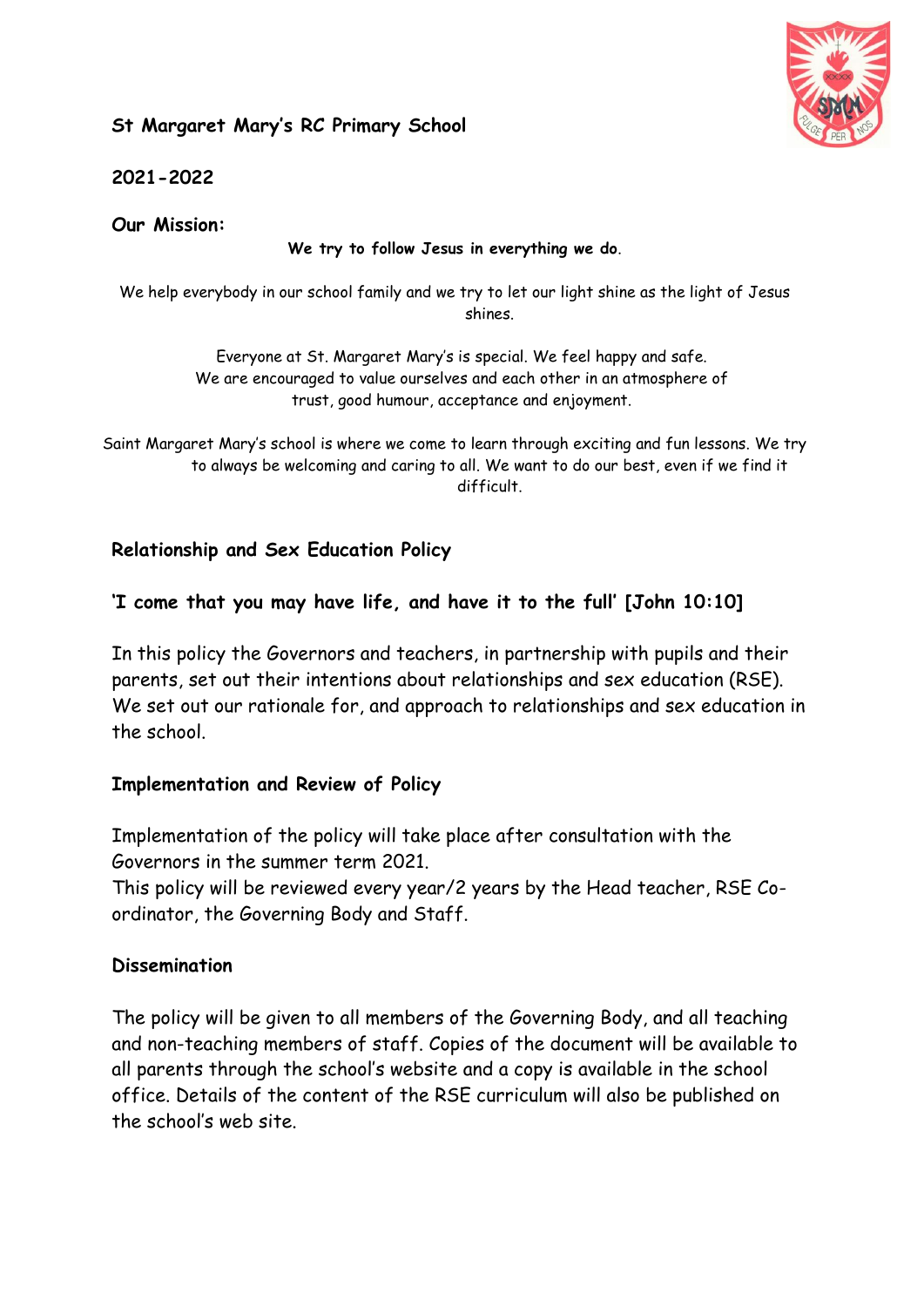## **Defining Relationship and Sex Education**

The DfE guidance states that "children and young people need to know how to be safe and healthy, and how to manage their academic, personal and social lives in a positive way"1. It is about the development of the pupil's knowledge and understanding of her or him as a sexual being, about what it means to be fully human, called to live in right relationships with self and others and being enabled to make moral decisions in conscience. In primary schools the focus should be on "teaching the fundamental building blocks and characteristics of positive relationships, with particular reference to friendships, family relationships, and relationships with other children and with adults."2 This would include the topics of families and the people of who care for me, caring friendships, respectful relationships, online relationships and being safe.

### **Statutory Curriculum Requirements**

We are legally required to teach those aspects of RSE which are statutory parts of National Curriculum Science.

However, the reasons for our inclusion of RSE go further.

### **Rationale**

### **'I come that you may have life, and have it to the full' [John 10:10]**

We are involved in relationships and sex education precisely because of our Christian beliefs about God and about the human person. The belief in the unique dignity of the human person made in the image and likeness of God underpins the approach to all education in a Catholic school. Our approach to RSE therefore is rooted in the Catholic Church's teaching of the human person and presented in a positive framework of Christian ideals.

At the heart of the Christian life is the Trinity; Father, Son and Spirit in communion, united in loving relationship and embracing all people and all creation. As a consequence of the Christian belief that we are made in the image and likeness of God, gender and sexuality are seen as God's gift, reflect God's beauty, and share in the divine creativity. RSE, therefore, will be placed firmly within the context of relationship as it is there that sexuality grows and develops.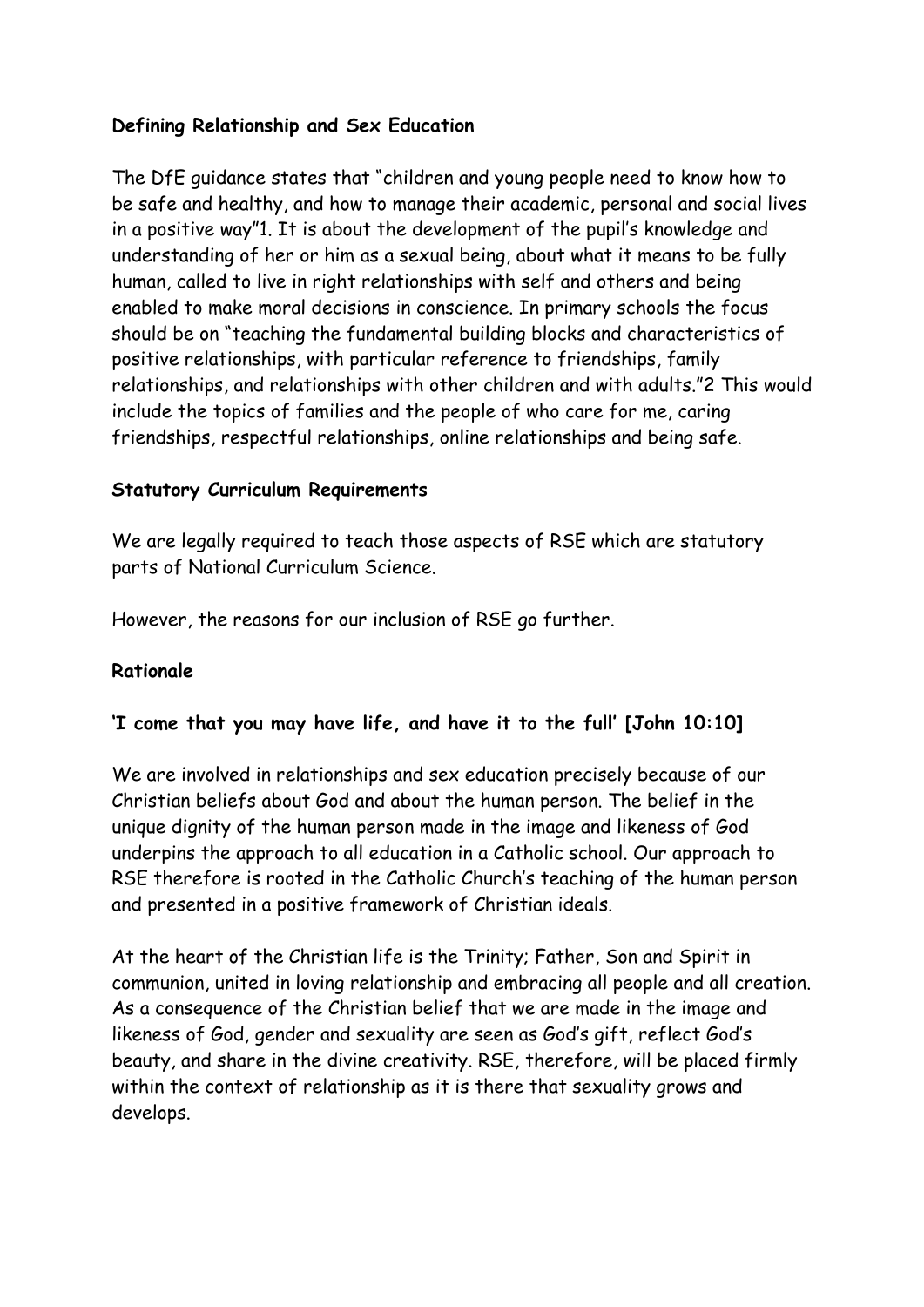Following the guidance of the Bishops of England and Wales and as advocated by the DFE (and the Welsh Assembly Government) RSE will be firmly embedded in the PSHE framework as it is concerned with nurturing human wholeness and integral to the physical, spiritual, emotional, moral, social and intellectual development of pupils. It is centred on Christ's vision of being human as good news and will be positive and prudent, showing the potential for development, while enabling the dangers and risks involved to be understood and appreciated.

All RSE will be in accordance with the Church's moral teaching. It will emphasise the central importance of marriage and the family whilst acknowledging that all pupils have a fundamental right to have their life respected whatever household they come from. It will also prepare pupils for life in modern Britain.

#### **Values and Virtues**

Our programme enshrines Catholic values relating to the importance of stable relationships, marriage and family life. It also promotes those virtues which are essential in responding to the God's call to love others with a proper respect for their dignity and the dignity of the human body. The following virtues will be explicitly explored and promoted: faithfulness, fruitfulness, chastity, integrity, prudence, mercy and compassion.

#### **Aim and Mission**

Our Mission Statement commits us to the education of the whole child (spiritual, physical, intellectual, moral, social, cultural, emotional) and we believe that RSE is an integral part of this education. Furthermore, our school aims state that we will endeavour to raise pupils' self-esteem, help them to grow in knowledge and understanding, recognise the value of all persons and develop caring and sensitive attitudes. It is in this context that we commit ourselves:

In partnership with parents, to provide children and young people with a "positive and prudent sexual education"4 which is compatible with their physical, cognitive, psychological, and spiritual maturity, and rooted in a Catholic vision of education and the human person.

#### **Objectives**

To develop the following attitudes and virtues:

reverence for the gift of human sexuality and fertility;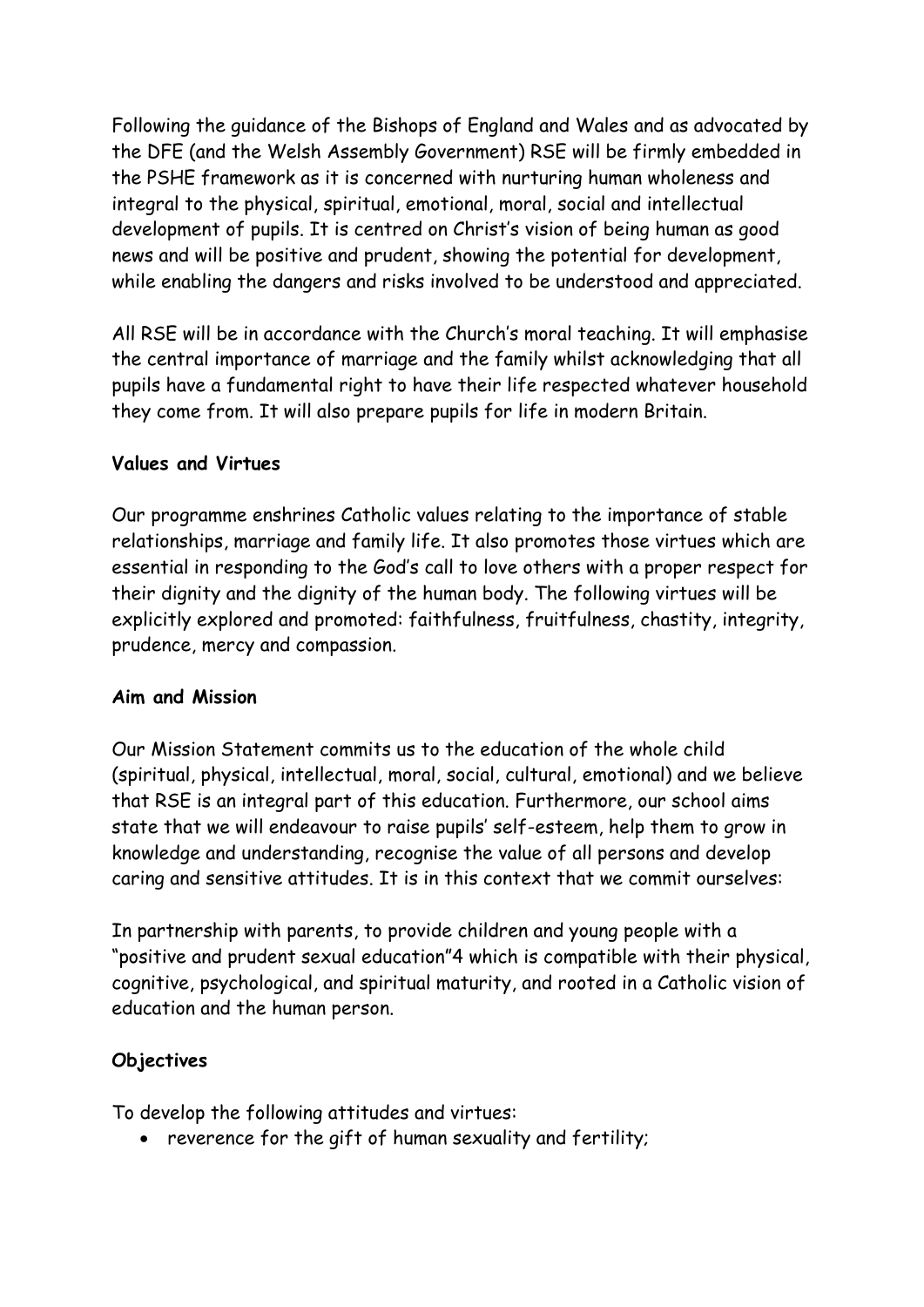- respect for the dignity of every human being in their own person and in the person of others;
- joy in the goodness of the created world and their own bodily natures;
- responsibility for their own actions and a recognition of the impact of these on others;
- recognising and valuing their own sexual identity and that of others;
- celebrating the gift of life-long, self-giving love;
- recognising the importance of marriage and family life;
- fidelity in relationships.

To develop the following personal and social skills:

- making sound judgements and good choices which have integrity, and which are respectful of the individual's commitments;
- loving and being loved, and the ability to form friendships and loving, stable relationships free from exploitation, abuse and bullying;
- managing emotions within relationships, and when relationships break down, with confidence, sensitivity and dignity;
- managing conflict positively, recognising the value of difference;
- cultivating humility, mercy and compassion, learning to forgive and be forgiven;
- developing self-esteem and confidence, demonstrating self-respect and empathy for others;
- building resilience and the ability to resist unwanted pressures, recognising the influence and impact of the media, internet and peer groups and so developing the ability to assess pressures and respond appropriately;
- being patient, delaying gratification and learning to recognise the appropriate stages in the development of relationships, and how to love chastely;
- assessing risks and managing behaviours in order to minimise the risk to health and personal integrity.

# To **know and understand**:

- the Church's teaching on relationships and the nature and meaning of sexual love;
- the Church's teaching on marriage and the importance of marriage and family life;
- the centrality and importance of virtue in quiding human living and loving;
- the physical and psychological changes that accompany puberty;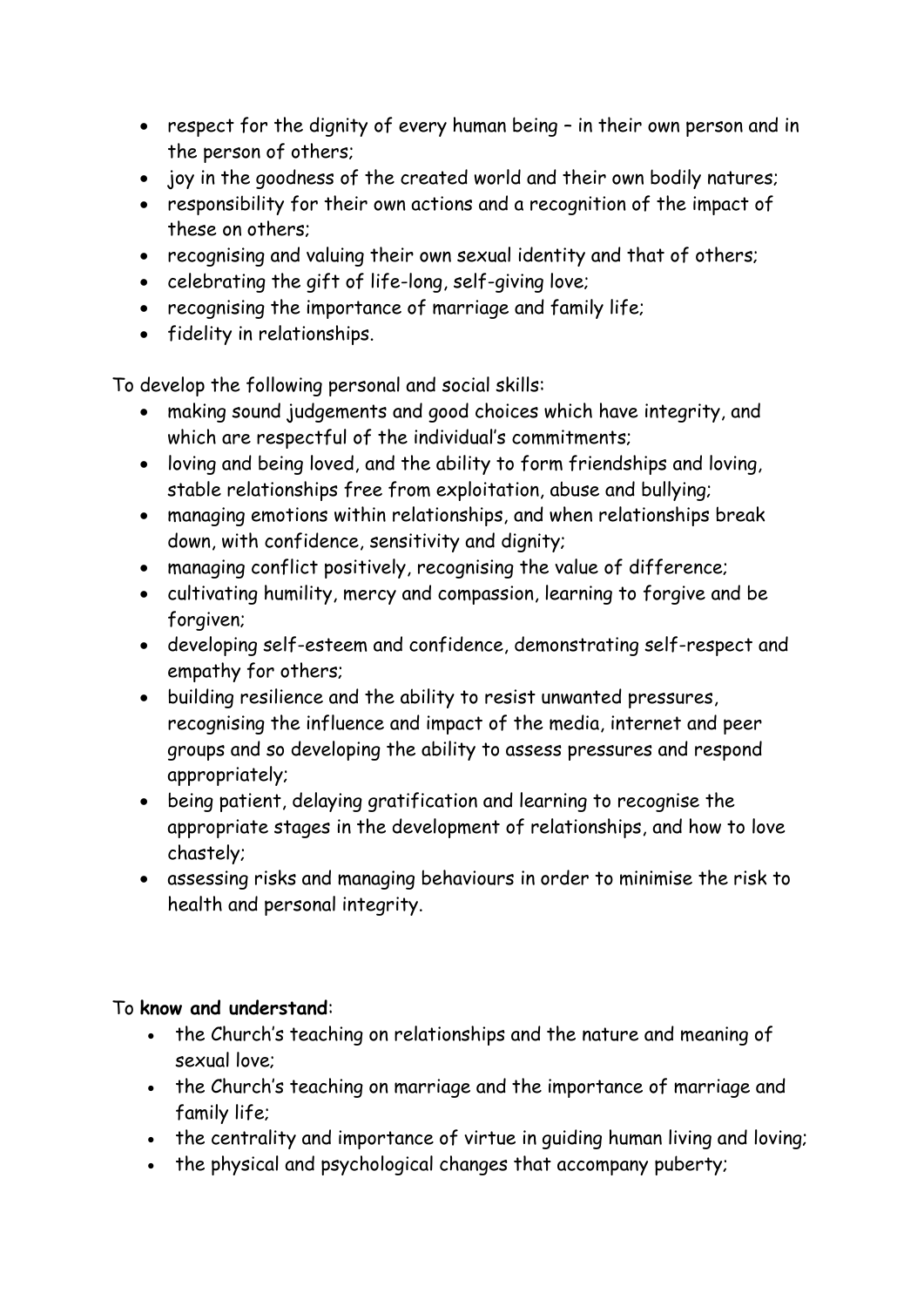- the facts about human reproduction, how love is expressed sexually and how sexual love plays an essential and sacred role in procreation;
- how to manage fertility in a way which is compatible with their stage of life, their own values and commitments, including an understanding of the difference between natural family planning and artificial contraception;
- how to keep themselves safe from sexually transmitted infections and how to avoid unintended pregnancy, including where to go for advice.

### **Outcomes**

### **Inclusion and differentiated Learning**

We will ensure RSE is sensitive to the different needs of individual pupils in respect to pupils' different abilities, levels of maturity and personal circumstances; for example, their own sexual orientation, faith or culture and is taught in a way that does not subject pupils to discrimination. Lessons will also help children to realise the nature and consequences of discrimination, teasing, bullying and aggressive behaviours (including cyber-bullying), use of prejudicebased language and how to respond and ask for help. (In looking at these questions, it is important to draw links to the school's inclusion policy).

### **Equalities Obligations**

The governing body have wider responsibilities under the Equalities Act 2010 and will ensure that our school strives to do the best for all of the pupils, irrespective of disability, educational needs, race, nationality, ethnic or national origin, pregnancy, maternity, sex, gender identity, religion or sexual orientation or whether they are looked-after children.

# **Broad Content of RSE**

Three aspects of RSE - attitudes and values, knowledge and understanding, and personal and social skills will be provided in three inter-related ways: the whole school / ethos dimension; a cross-curricular dimension and a specific relationships and sex curriculum.

We will use 'Life to the Full' - a programme endorsed by the Diocese of Salford. Life to the Full is a fully resourced Scheme of Work in Relationships and Health Education (RHE) for Catholic primary schools which embraces and fulfils the new statutory curriculum. Taught with a spiral approach to learning, in which pupils will revisit the same topics at an age-appropriate stage through their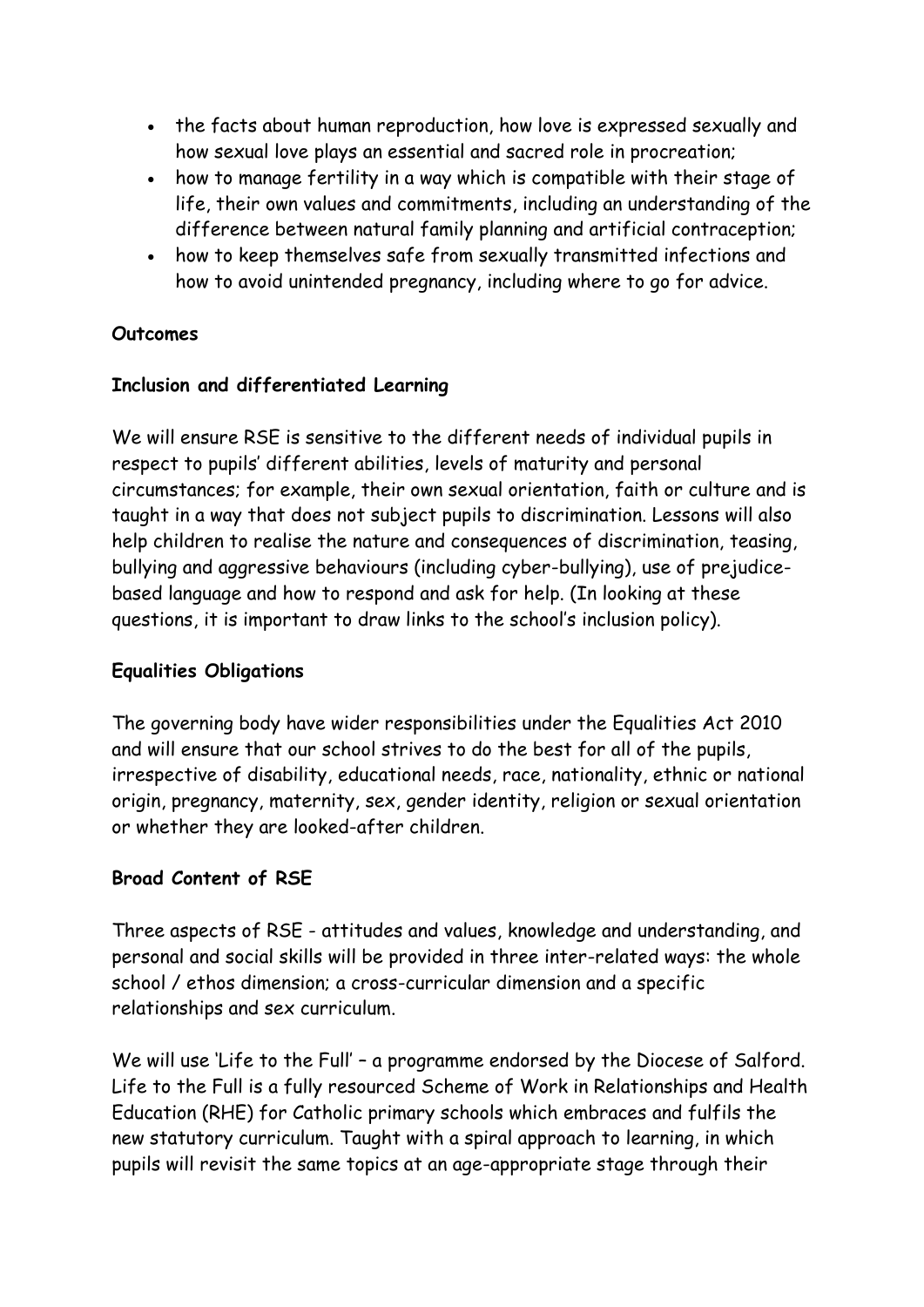school life, the programme includes teaching about personal health, physical and emotional wellbeing, strong emotions, private parts of the body, personal relationships, family structures, trusted adults, growing bodies, puberty, periods, life cycles, the dangers of social media, where babies come from, an understanding of the Common Good and living in the wider world. The entire teaching is underpinned with a religious understanding that our deepest identity is as a child of God - created chosen and loved by God. The programme is fully inclusive of all pupils and their families.

Teaching strategies will include:

- establishing ground rules
- distancing techniques
- discussion
- project learning
- reflection
- experiential
- active
- brainstorming
- film & video
- group work
- role-play
- trigger drawings
- values clarification

#### **Parents and Carers**

We recognise that parents (and other carers who stand in their place) are the primary educators of their children. As a Catholic school, we provide the principal means by which the Church assists parents and carers in educating their children. Therefore the school will support parents and carers by providing material to be shared with their children at home and workshops to help parents/carers to find out more. Parents/carers will be informed by letter when the more sensitive aspects of RSE will be covered in order that they can be prepared to talk and answer questions about their children's learning.

Parents must be consulted before this policy is ratified by the governors. They will be consulted at every stage of the development of the RSE programme, as well as during the process of monitoring, review and evaluation. They will be able to view the resources used by the school in the RSE programme. Our aim is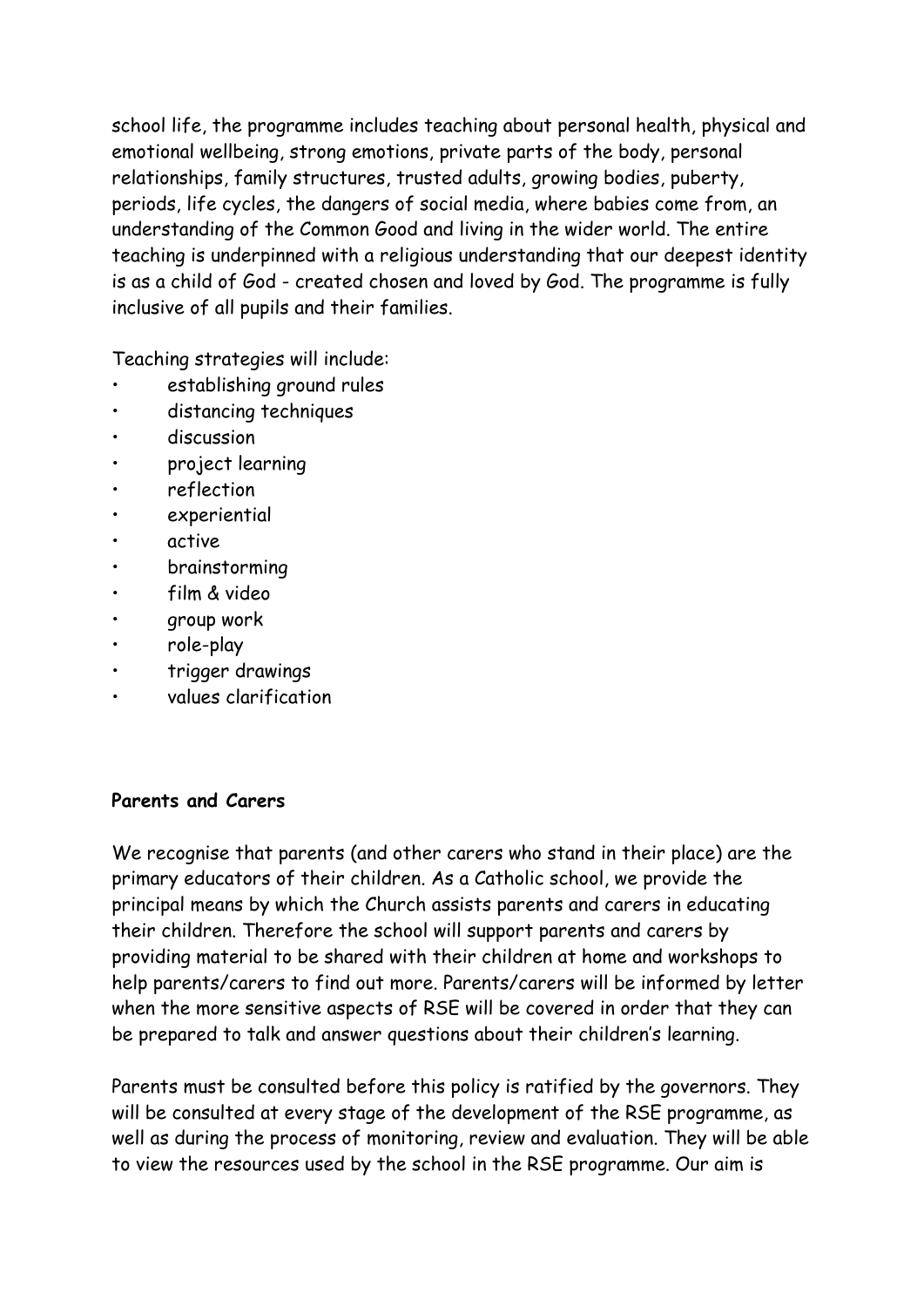that, at the end of the consultation process, every parent and carer will have full confidence in the school's RSE programme to meet their child's needs.

Parents continue to have the right to withdraw their children from Sex Education except in those elements which are required by the National Curriculum science orders. Should parents wish to withdraw their children they are asked to notify the school by contacting the headteacher. The school will provide support by providing material for parents to help the children with their learning.

We believe that the controlled environment of the classroom is the safest place for this curriculum to be followed. Please refer to the DfE guidance Page 17 for further details on the right to be excused from sex education (commonly referred to as the right to withdraw).

### **Balanced Curriculum**

Whilst promoting Catholic values and virtues and teaching in accordance with Church teaching, we will ensure that pupils are offered a balanced programme by providing an RSE programme that offers a range of viewpoints on issues.

Pupils will also receive clear scientific information as well as covering the aspects of the law pertaining to RSE (in secondary schools/academies relating to forced-marriage, female genital mutilation, abortion, the age of consent and legislation relating to equality). Knowing about facts and enabling young people to explore differing viewpoints is not the same as promoting behaviour and is not incompatible with our school's promotion of Catholic teaching. We will ensure that pupils have access to the learning they need to stay safe, healthy and understand their rights as individuals.

#### **Responsibility for teaching the programme**

Responsibility for the specific relationships and sex education programme lays with RSE lead, RE, PSHE and Science lead.

However, all staff will be involved in developing the attitudes and values aspect of the RSE programme. They will be role models for pupils of good, healthy,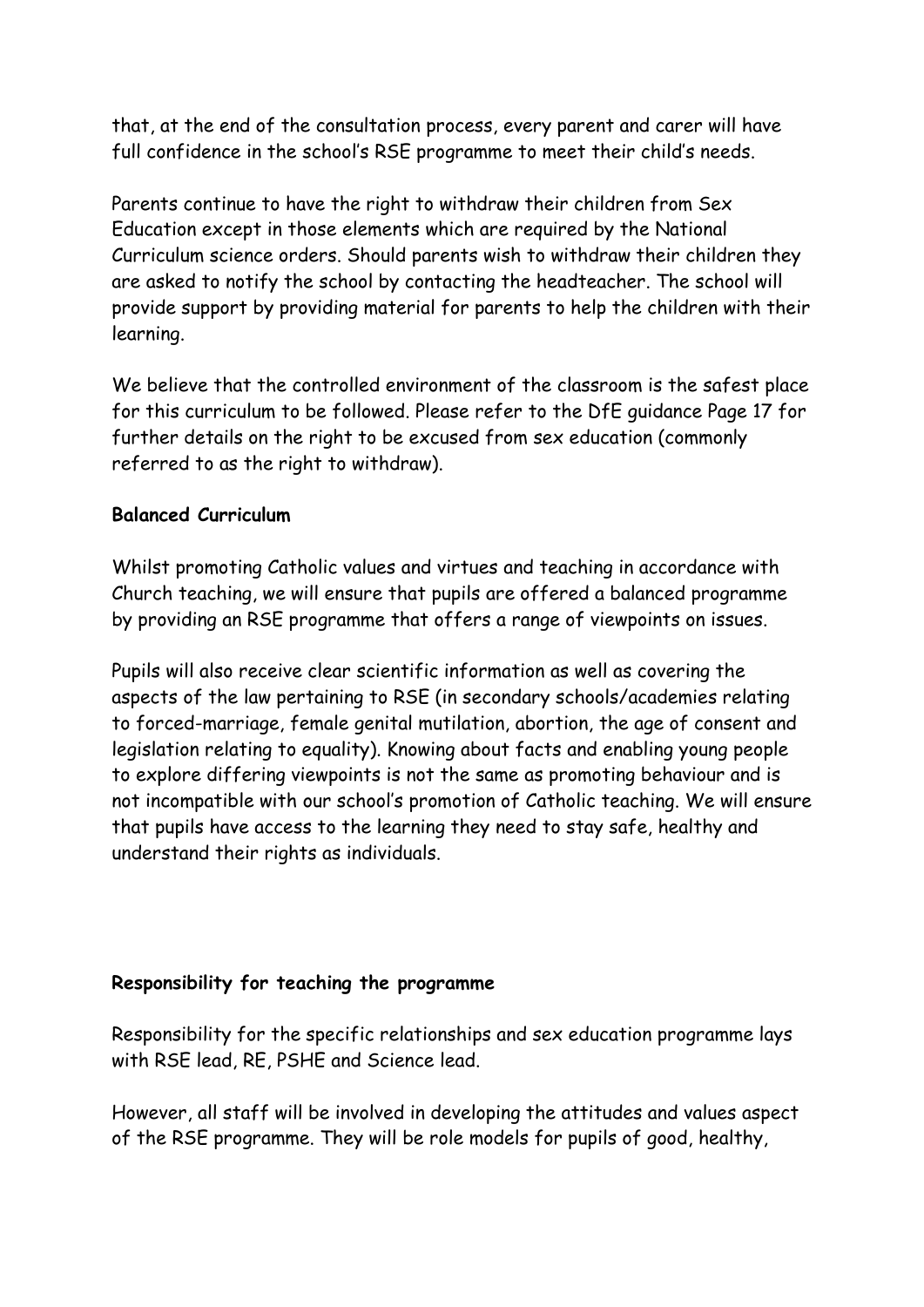wholesome relationships as between staff, other adults and pupils. They will also be contributing to the development of pupils' personal and social skills.

### **External Visitors**

Our school will often call upon help and guidance from outside agencies and health specialists to deliver aspects of RSE. Such visits will always complement the current programme and never substitute or replace teacher led sessions. It is important that any external visitor is clear about their role and responsibility whilst they are in school delivering a session. Any visitor must adhere to our code of practice developed in line with CES guidance 'Checklist for External Speakers to Schools 5.

Health professionals should follow the school's policies, minimising the potential for disclosures or inappropriate comments using negotiated ground rules and distancing techniques as other teachers would. They will ensure that all teaching is rooted in Catholic principles and practice.

## **Other roles and responsibilities regarding RSE**

### **Governors**

- draw up the RSE policy, in consultation with parents and teachers;
- ensure that the policy is available to parents;
- ensure that the policy is in accordance with other whole school policies, e.g., SEN, the ethos of the school and our Christian beliefs;
- ensure that parents know of their right to withdraw their children;
- establish a link governor to share in the monitoring and evaluation of the programme, including resources used;
- ensure that the policy provides proper and adequate coverage of relevant National Curriculum science topics and the setting of RSE within PSHE.

### **Headteacher**

The Headteacher takes overall delegated responsibility for the implementation of this policy and for liaison with the Governing Body, parents, the Diocesan Schools' Service and the Local Education Authority, also appropriate agencies.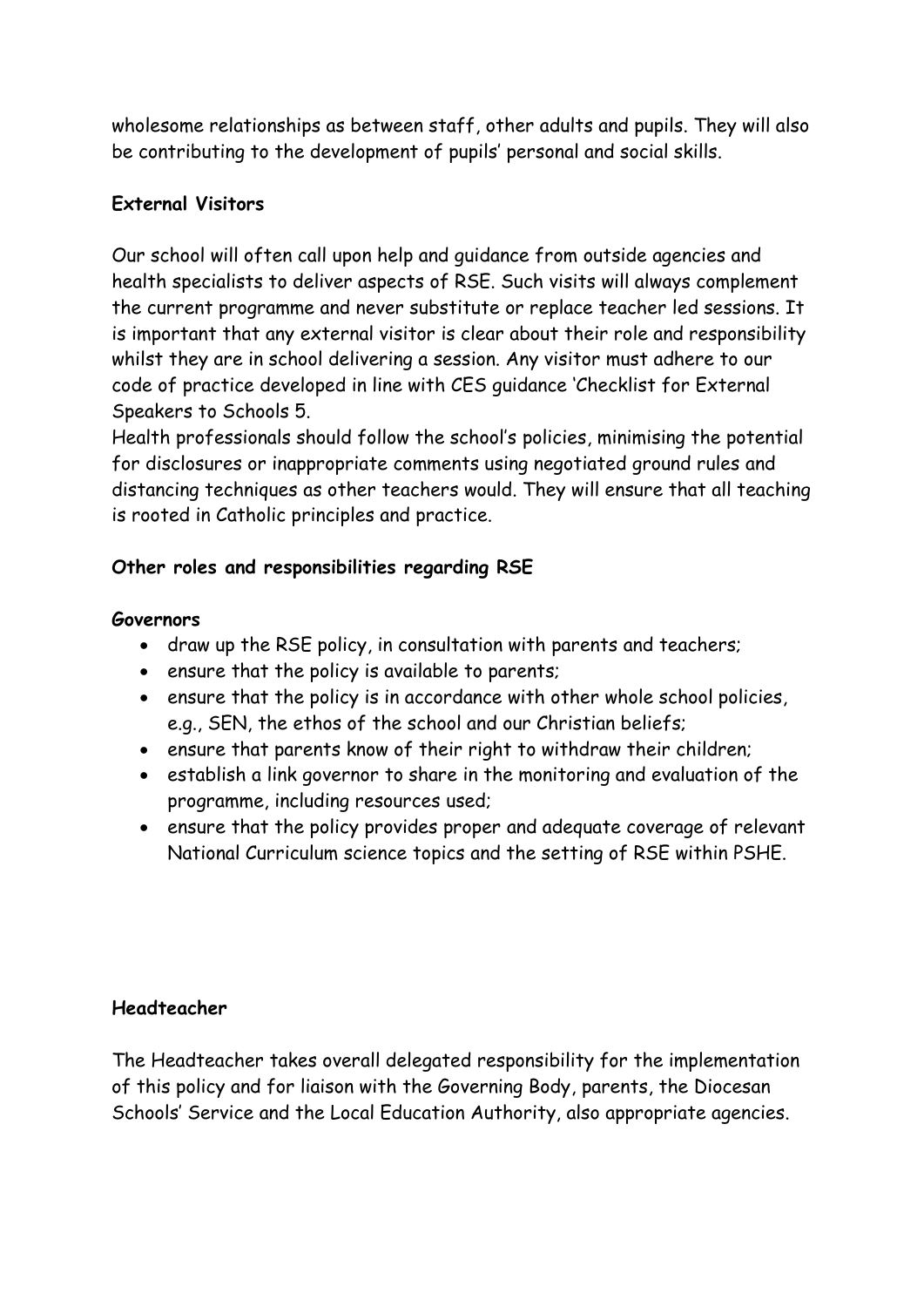### **PSHE/RSE Co-Ordinator**

The co-ordinator with the head teacher has a general responsibility for supporting other members of staff in the implementation of this policy and will provide a lead in the dissemination of the information relating to RSE and the provision of in-service training.

## **All Staff**

RSE is a whole school issue. All teachers have a responsibility of care; as well as fostering academic progress they should actively contribute to the guardianship and guidance of the physical, moral and spiritual well-being of their pupils. Teachers will be expected to teach RSE in accordance with the Catholic Ethos of the school. Appropriate training will be made available for all staff teaching RSE. All staff have been included in the development of this policy and all staff should be aware of the policy and how it relates to them.

### **Relationships to other policies and curriculum subjects**

This RSE policy is to be delivered as part of the PSHE framework. It includes guidelines about pupil safety and is compatible with the school's other policy documents (for example, Bullying policy, Safeguarding Policy etc)

Pupils with particular difficulties whether of a physical or intellectual nature will receive appropriately differentiated support in order to enable them to achieve mature knowledge, understanding and skills. Teaching methods will be adapted to meet the varying needs of this group of pupils.

Learning about RSE in PSHE classes will link to/complement learning in those areas identified in the RSE audit.

### **Children's Questions**

The governors want to promote a healthy, positive atmosphere in which RSE can take place. They want to ensure that pupils can ask questions freely, be confident that their questions will be answered, and be sure that they will be free from bullying or harassment from other children and young people.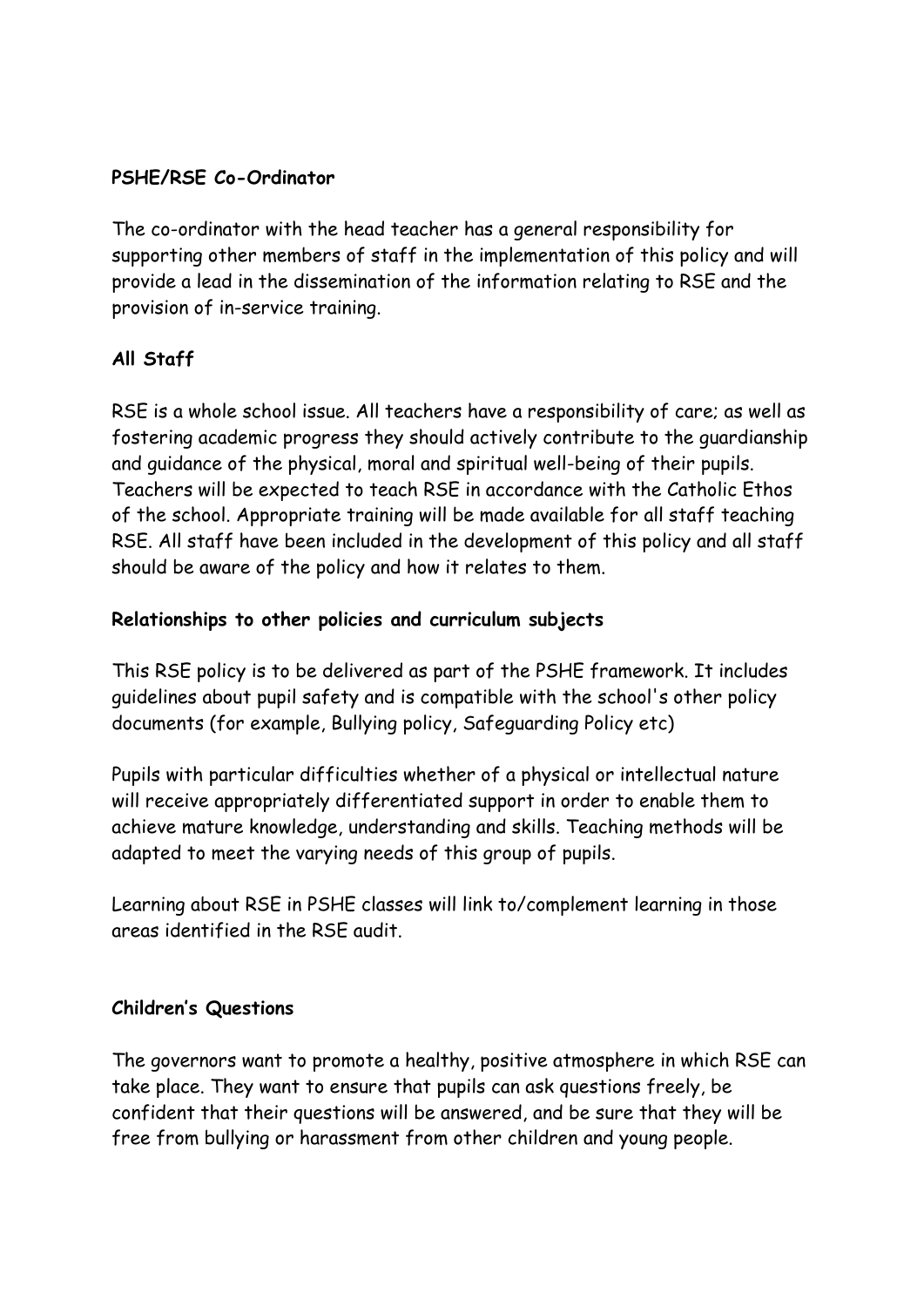### **Controversial or Sensitive issues**

There will always be sensitive or controversial issues in the field of RSE. These may be matter of maturity, of personal involvement or experience of children, of disagreement with the official teaching of the Church, of illegal activity or other doubtful, dubious or harmful activity. The governors believe that children are best educated, protected from harm and exploitation by discussing such issues openly within the context of the RSE programme. The use of ground rules, negotiated between teachers and pupils, will help to create a supportive climate for discussion.

Some questions may raise issues which it would not be appropriate for teachers to answer during ordinary class time, e.g., where a child or young person's questions hints at abuse, is deliberately tendentious or is of a personal nature.

## **Supporting children and young people who are at risk**

Children will also need to feel safe and secure in the environment in which RSE takes place. Effective RSE will provide opportunities for discussion of what is and is not appropriate in relationships. Such discussion may well lead to disclosure of a safeguarding issue. Teachers will need to be aware of the needs of their pupils and not let any fears and worries go unnoticed. Where a teacher suspects that a child or young person is a victim of or is at risk of abuse they are required to follow the school's safeguarding policy and immediately inform the designated senior member of staff responsible.

### **Confidentiality and advice**

All governors, all teachers, all support staff, all parents and all pupils must be made aware of this policy, particularly as it relates to issues of advice and confidentiality.

All lessons, especially those in the RSE programme, will have the best interests of pupils at heart, enabling them to grow in knowledge and understanding of relationships and sex, developing appropriate personal and social skills and becoming appreciative of the values and attitudes which underpin the Christian understanding of what it means to be fully human.

Pupils will be encouraged to talk to their parents/carers about the issues which are discussed in the programme. Teachers will always help pupils facing personal difficulties, in line with the school's pastoral care policy. Teachers should